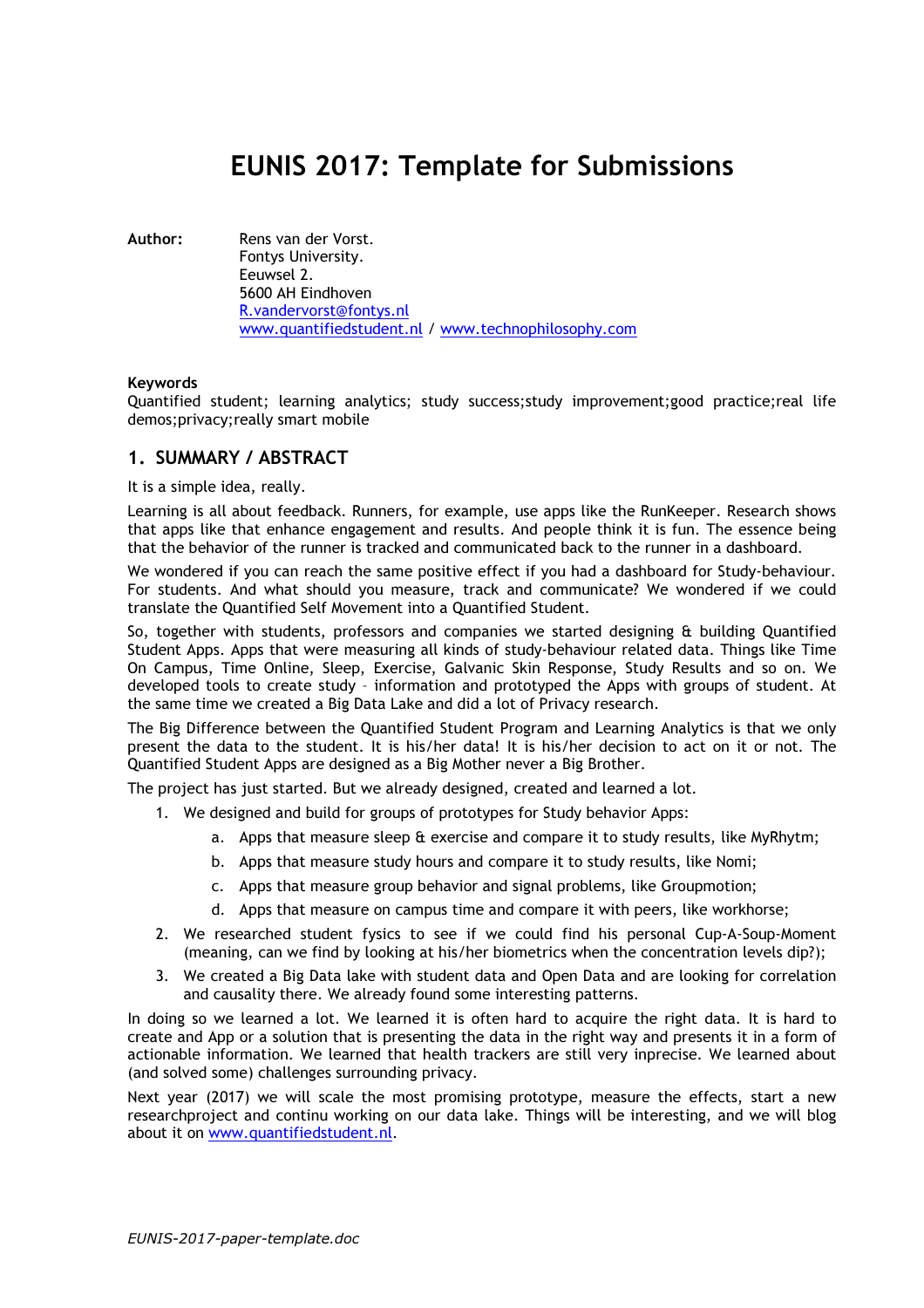# 2. PAPER

#### 2.1. Introduction

Suppose I am a runner and I would set myself a simple goal. In a half year I would like to run the half marathon (21 km) in one hour and 45 minutes. So every other day I put on my running shoes and start to run. I do not use tools like a Google Maps or a timer. I just run like I feel is best. The last few weeks for the half marathon I intensify my schedule and I run every day. Then, the run starts. I feel I am ready. Two hours and 3 minutes later I finish. Well, I think, let's try again in 6 months and this time I have to train harder.

Sounds a bit absurd, right? Why didn't I use a Runkeeper-kind-of-App? A smart schedule and constant feedback about my running would have helped me greatly to a achieve my goal. And it probably would have been more fun too.

Still, a lot of our students are studying like the runner-without-an-app. They think they study hard, but do they really? They think they make the right decisions for study success, but do they? They have almost no data/information about their studybehavior. Wouldn't it be interesting to provide them with the data and find out if it helps them be a better student?

We see it everywhere in the consumer market. People are starting to measure themselves with devices like Fitbits and Jawbone, or Apps or smart tools (like Body Analyzing Scales). Inspired by this Quantified Self Movement we decided to start a program in December 2015 to try an find some answers. We called the program The Quantified Student.

#### 2.2. Phase One. Design Guidelines & Goals

We started the program by drafting some design guidelines and goals for the first year. We thought it really important to create a strict framework in which this program would take shape. The guidelines were:

- 1. All work done will be part of our education. Groups of students will work on assignment, students will write their masterthesis on this subjects. Professors will be fully involved;
- 2. We will NOT start a scientific discussion about the pros and cons of this idea. We will start doing things from the start. We will create prototypes, calibrate students, collect and analyse data and so on;
- 3. We will be very aware of privacy issues and make sure all our efforts are within the boundaries of privacy law and our moral code;
- 4. We will be very transparent and blog about all our findings on www.quantifiedstudent.nl;
- 5. Failure is a option. This project is all about learning so we created a safe environment in which failure was celebrated as much as success.

Our goal was to start 3-5 projects in 2016 that should all be very concrete. All projects were to result in hands on, showable prototypes. In 2017 our goal is to start 5 new projects and take one of the projects of 2016 and try to scale it to the University level.

## 2.3. Phase Two. Run Projects

Starting januari 2016 we decided three totally different projects. We will describe the projects and the results in more detail on the next few pages.

#### Project 1. ProtoTyping Studybehavior Apps

Can you design and create an App that helps students become better students? That was the central questions we asked 120 students divided in groups of 10. They worked on a answers for 4 months and we will highlight some results and also talk about some challenges we faced during this project.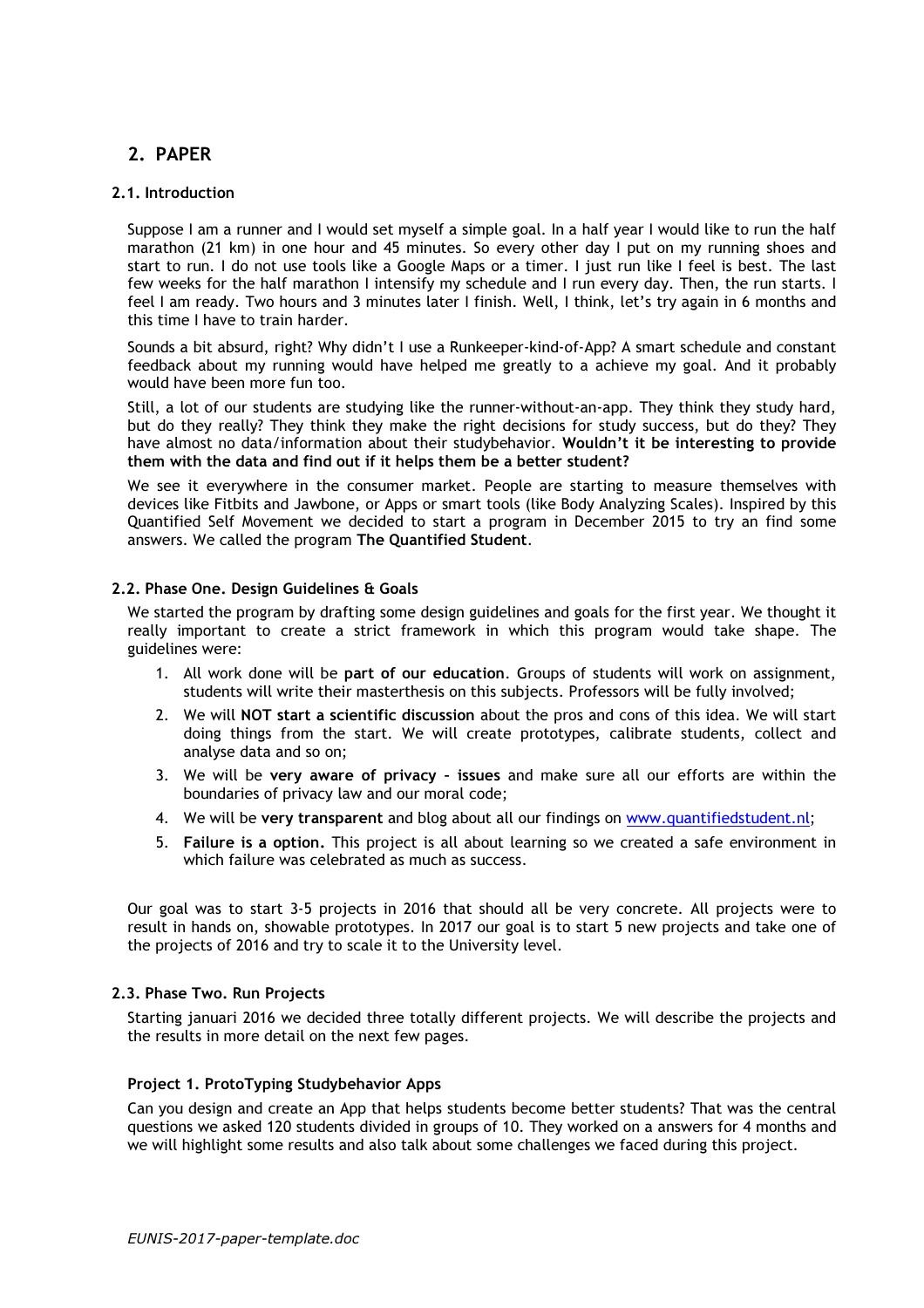## Prototype number One. The MyRhytm App.

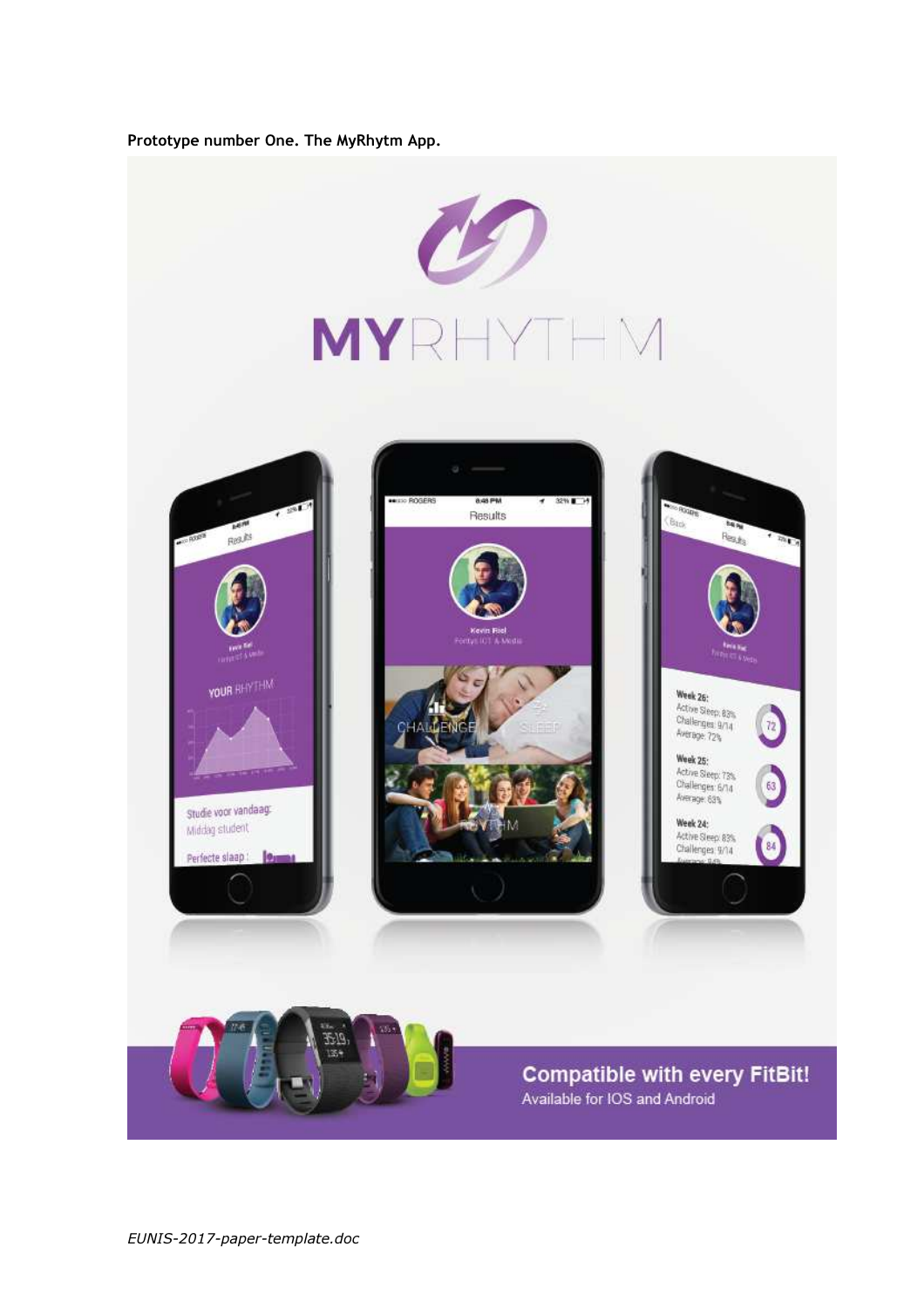A few group of students set out to create an App that finds and shows patterns into a students sleeping habits and his/her study results. One of the groups created the MyRhytm App. An App combining reaction time with sleeping patterns. The working premise was a study that showed a correlation between reaction time and study results. The idea was simple. A few times a day the App was challenging you to do a simple reaction test (you had to pinpoint your girlfriend in a group of photos) and the results were compared with your sleeping patterns. If bad sleeping patterns were negatively impacting your reaction time you got suggestions for improvement. By monitoring the improvement slowly a 'MyRhytm' per student was established.

Of course the practical use of such an App is low but building it learned us about privacy challenges and the difficulty of tapping in to the FitBit data.



Prototype Number Two. Nomi.

Other group of students tried to create an App that was focusing on plain, old studytime.One App was called Nomi and focused on High School students. In the Netherlands a lot of high schools have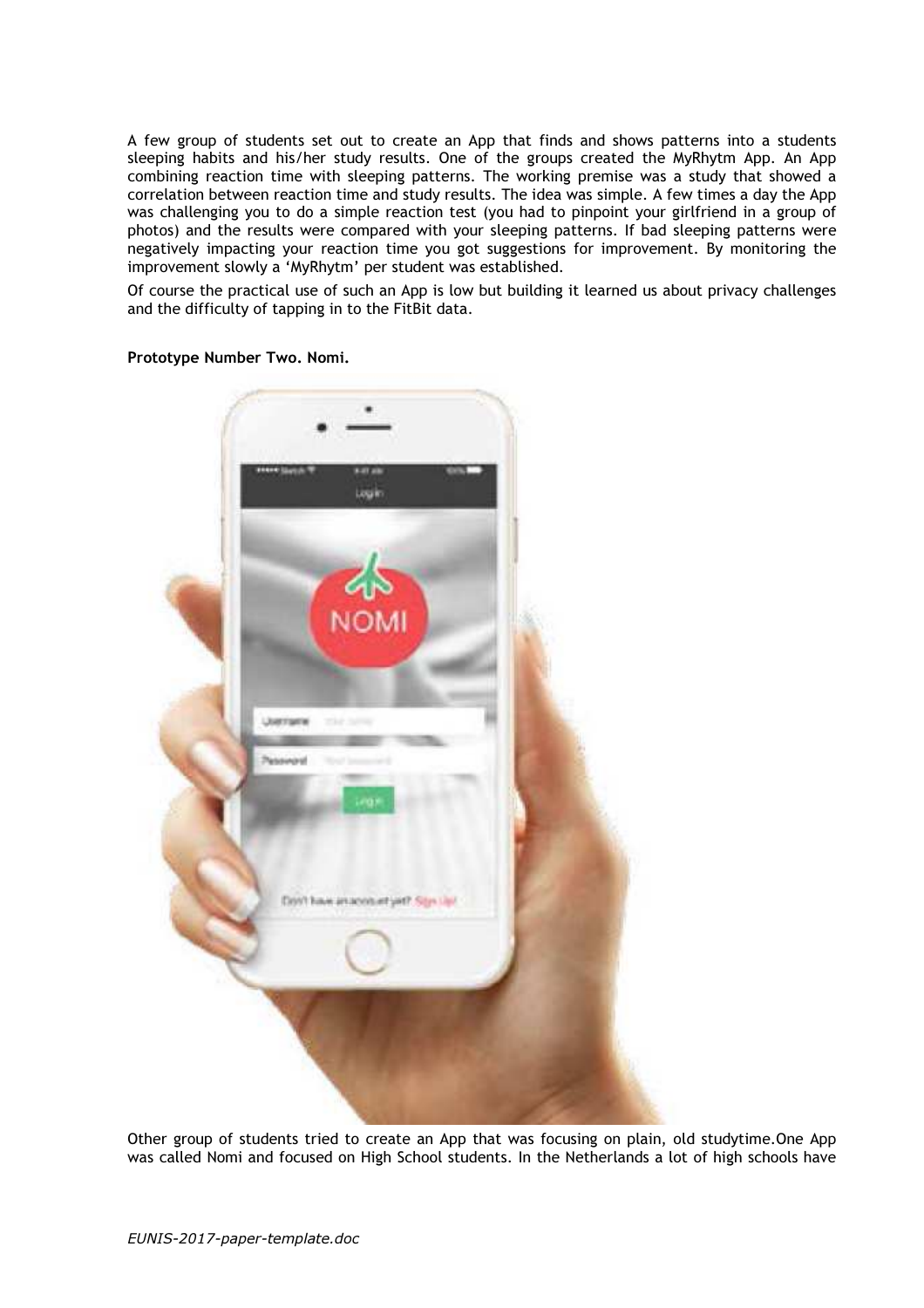all their assignments and homework registered in a central student information system called Magister. The App tapped into Magister so the student could see what had to be done. Everytime the student started a task he clicked on the Nomi App that consequently blocked the phone for 20 minutes. This way the student gained insight in the hours he/she spent for studying for an exam compared to his/her fellow students. So, in the past you might thought you studied hard. Now with Nomi you know for sure.

The students that created the App started a StartUp company and are currently in discussion with Magister and some High Schools to build a production version of the software.

#### Prototype Number Three. GroupMotion



Students that work in groups a lot hate two things: people that do not really contribute and snitches. So they built an App called GroupMotion that quantifies the movement and emotional state of the group. By using GPS data and asking group members about their well being they were able to pinpoint problem areas like a student not moving with the group or a student feeling uncomfortable. These problem areas were communicated back to the student so he/she could make some necessary adjustments.

The software worked like a charm although the moral, privacy and ethical consequence of an App like GroupMotion are complex. As a prototype it truly was a thought provoking piece of work.

#### Prototype Number Four. The WorkHorse

Finally we had some groups of students that concentrated on translating the WIFI – data into insight in study behavior. Fontys University has a very large network (over 2500 Access Points and 30k concurrent users) and almost everyone instantly connects when they walk into our buildings. Still, if you ask someone how many hours are students are spending on campus, nobody knows. Ofcourse they can check the schedule, but that is only paper. So students started working with this WIFI – data and build the build the WorkHorse App.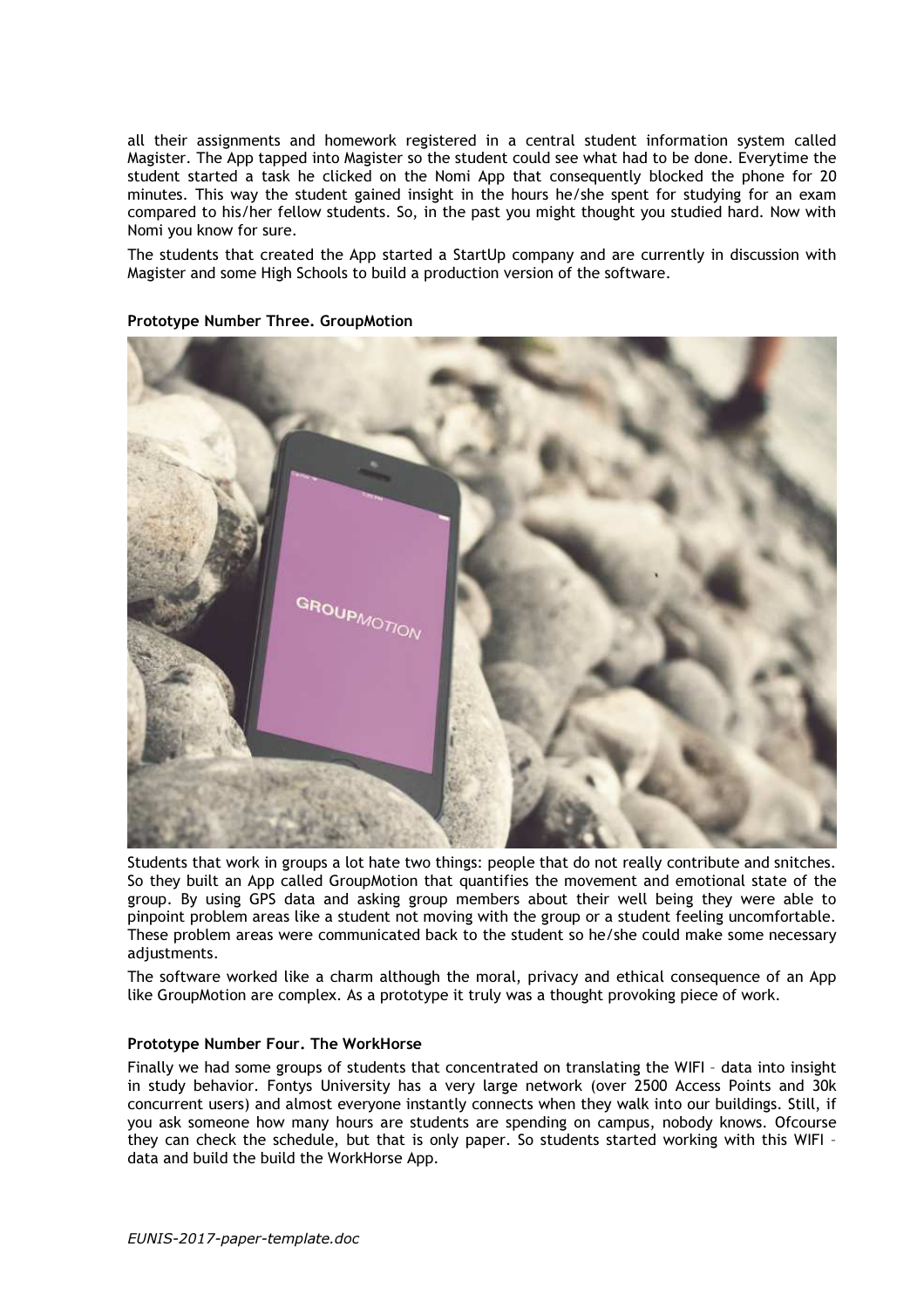

This App showed the attendance of a student and compared it to its schedule, its peers and all students of Fontys University. Playfully it showed if you are putting in more or less hours than average. Are you a workhorse or not? The idea is that you receive some suggestions that can help you change your behavior and you can also share this data with your counselor (if you like!).

## Project 2. Your Personal Cup A Soup Moment

We had two students working on their master thesis in 2016. One student psychology and one student ICT. Together they designed tests for groups students and while they were doing the tests they were measuring the biometrics of the students. The idea was to try and find a causality or correlation between the results of the test and the biometrics. This way it would be possible to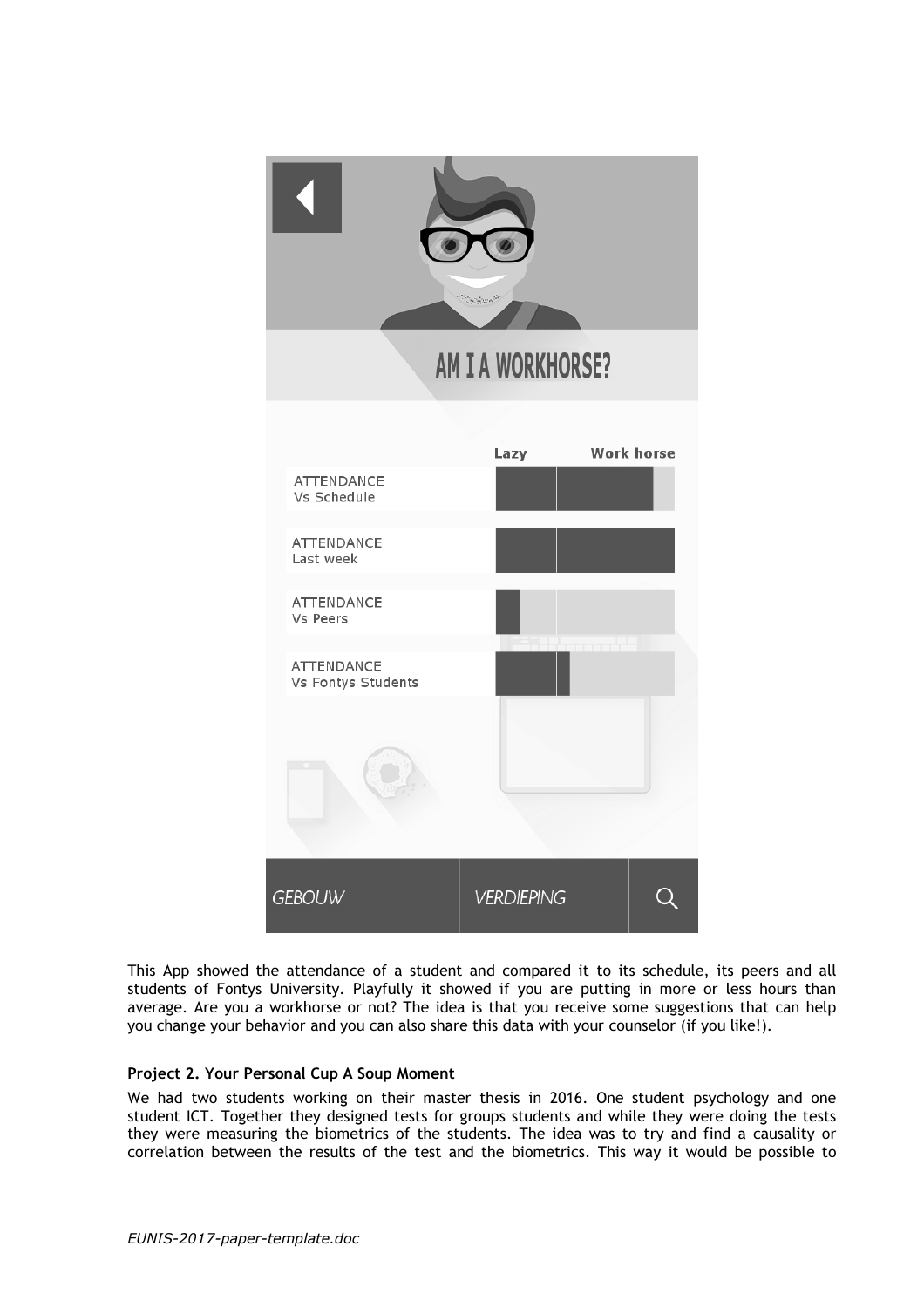measure when concentration levels dip and students better take a break (in the Netherlands we call this a cup-a-soup break). Wouldn't it be great if you were wearing a system that could warn you to stop studying and take a mini-break?

Early results showed some promise, but also showed that the measuring equipment is not precise enough yet.



## Project 3. Swimming in a Data Lake

At Fontys University we have a Minor specializing in Data Science. In this minor we adopted a Quantified Student project. A lot of data is collected, anonimized in a large data lake. Think WIFI – data, e-learning statistics, data from health trackers, open data from our buildings (like temperature and so on), study results and all kind of Open Data (such as weather, public transportation, trending on social, daylight, etc…).

The Data Scientist are looking voor correlation or causality in the Data Lake.



One of the first things they found was the relation between daylight and attendance of students. Some schedules were improved accordingly.

## 2.4 Fase Three: 2017

In 2017 we will do (at least) three projects in the Quantified Student Program. First we will scale the WorkHorse Prototype App. We already made some arrangements with a company that helps us organising the WIFI data & we aim to add the functionality to the common Fontys University App. Before the summer every student at Fontys University will be able to see the number of hours spent on campus compared to his/her schedule and peers. And we will act with privacy laws.

Secondly we will start a new reseacrh project to try and find biometric indicators for concentration levels. This time we will use better measuring – instruments. We already have selected some wearables that are not available on the consumer market yet.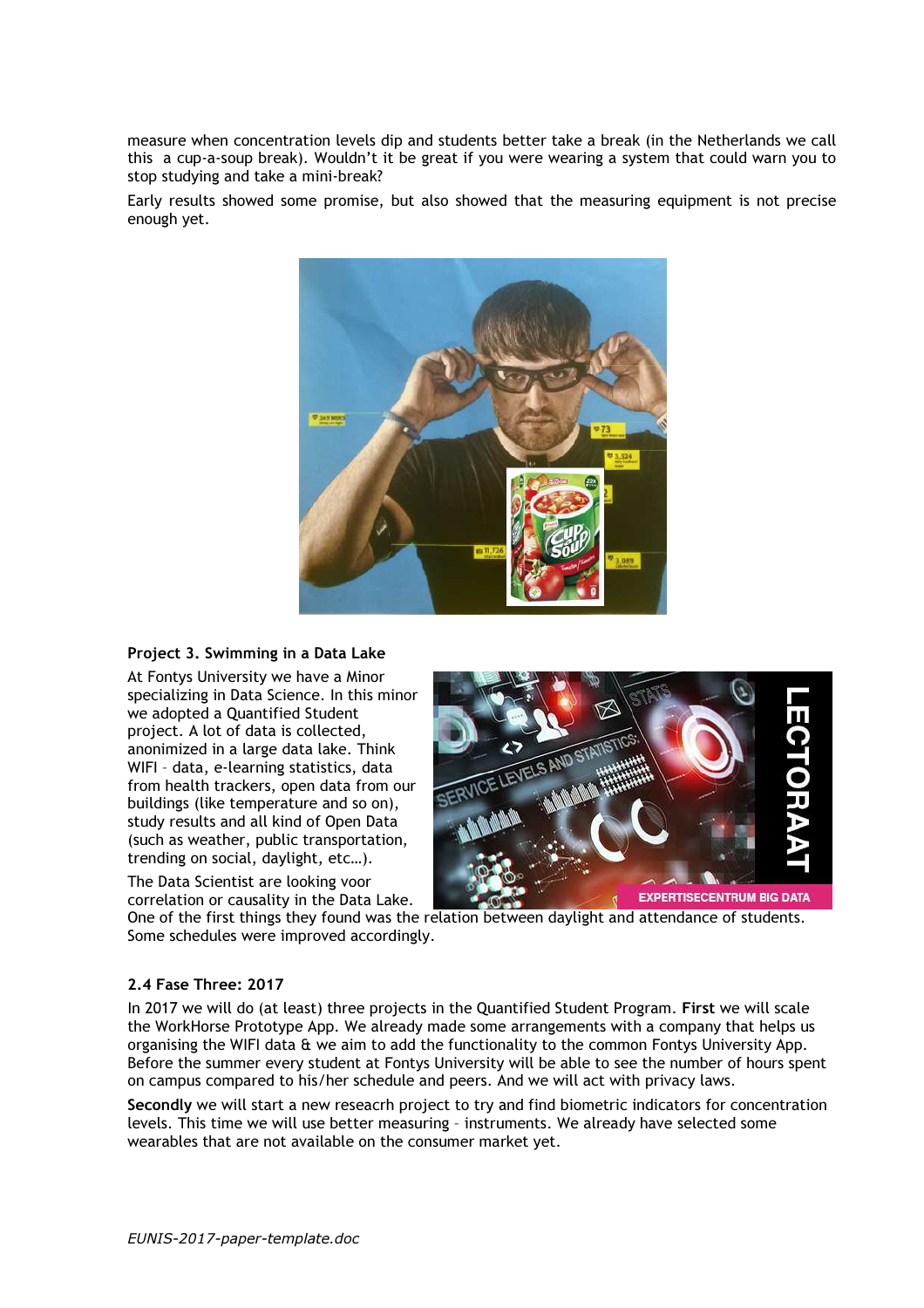Third, we will keep adding data to our data lake and start new project with students. One of the extra things we will do is challenge our students to create visualisations of the activity on campus. For example, how many students are on campus now? How are they divided by type of education? Men or women? Do men start earlier, make longer days? Or women? And so on. These visualisations will become an integral part of our culture.